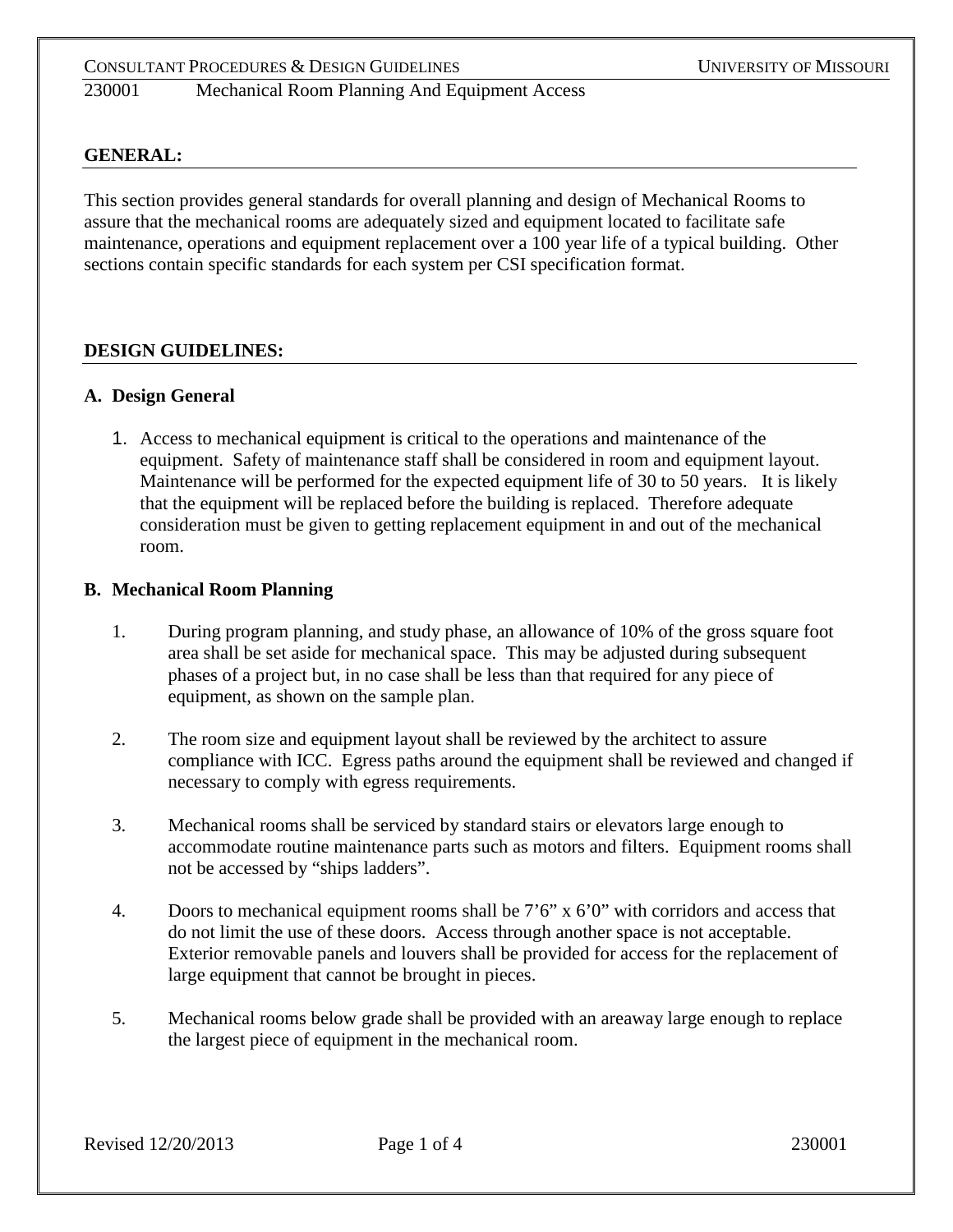# 230001 Mechanical Room Planning And Equipment Access

- 6. Air intakes shall not be placed in areaways below grade and, unless approved by the PM, shall be at least 16 feet above grade to the bottom of the intake unless it is on the roof.
- 7. Roof top penthouses shall be provided with exterior doors, so located that they access a flat part of the roof. The float roof structure outside of the penthouse shall be capable of supporting the heaviest piece of equipment in the penthouse.
- 8. All penetrations for piping, duct of access shall be provided with the fire rating called or on the architectural plans.
- 9. Ductwork in mechanical rooms shall be designed to provide maximum headroom and provide straight runs for efficient operation of fans.
- **10. All equipment shall be drawn to scale using the design basis equipment. The drawings shall show all ducts, piping and accessories that would affect maintenance access.**
- **11. Composite drawings of mechanical, electrical, plumbing, fire protection, controls, and other major components that will need maintenance clearances shall be prepared to show the general arrangement of equipment to assure the intent of these guidelines are met.**
- **12. All equipment should be floor mounted within the mechanical room. If it is necessary to elevate equipment ABOVE 72", PERMANENT SERVICE PLATFORMS SHALL BE PROVIDED WITH STAIRS/LADDER ACCESS.**
- 13. Mechanical rooms shall **not** be used as part of the return air path.
- 14. Floor drains shall be located next to each major piece of equipment which may need to be drained. Permanent drain lines from air compressors, air handing units, etc. shall not run across open floor space.
- 15. A condensate trench shall be routed from each piece of equipment that utilizes steam. Condensate shall drain by gravity from all equipment using steam. Trench shall terminate at the main condensate pump. **In no case shall a F&T trap be used to lift condensate.**
- 16. Piping shall be routed below any ductwork. Piping shall be routed a minimum of 7 ft above the floor.
- 17. Electrical service.
	- 16.1 Provide GFCI receptacles at regular spacing throughout the mechanical room where additional task lighting or service equipment such as shop vacuums, welders may be required. Maximum spacing shall be 30 ft.
	- 16.2 Provide one welding outlet per mechanical room.
	- 16.3 Lighting shall be controlled by a push button timer with a minimum of 5 hours.

Revised 12/20/2013 Page 2 of 4 230001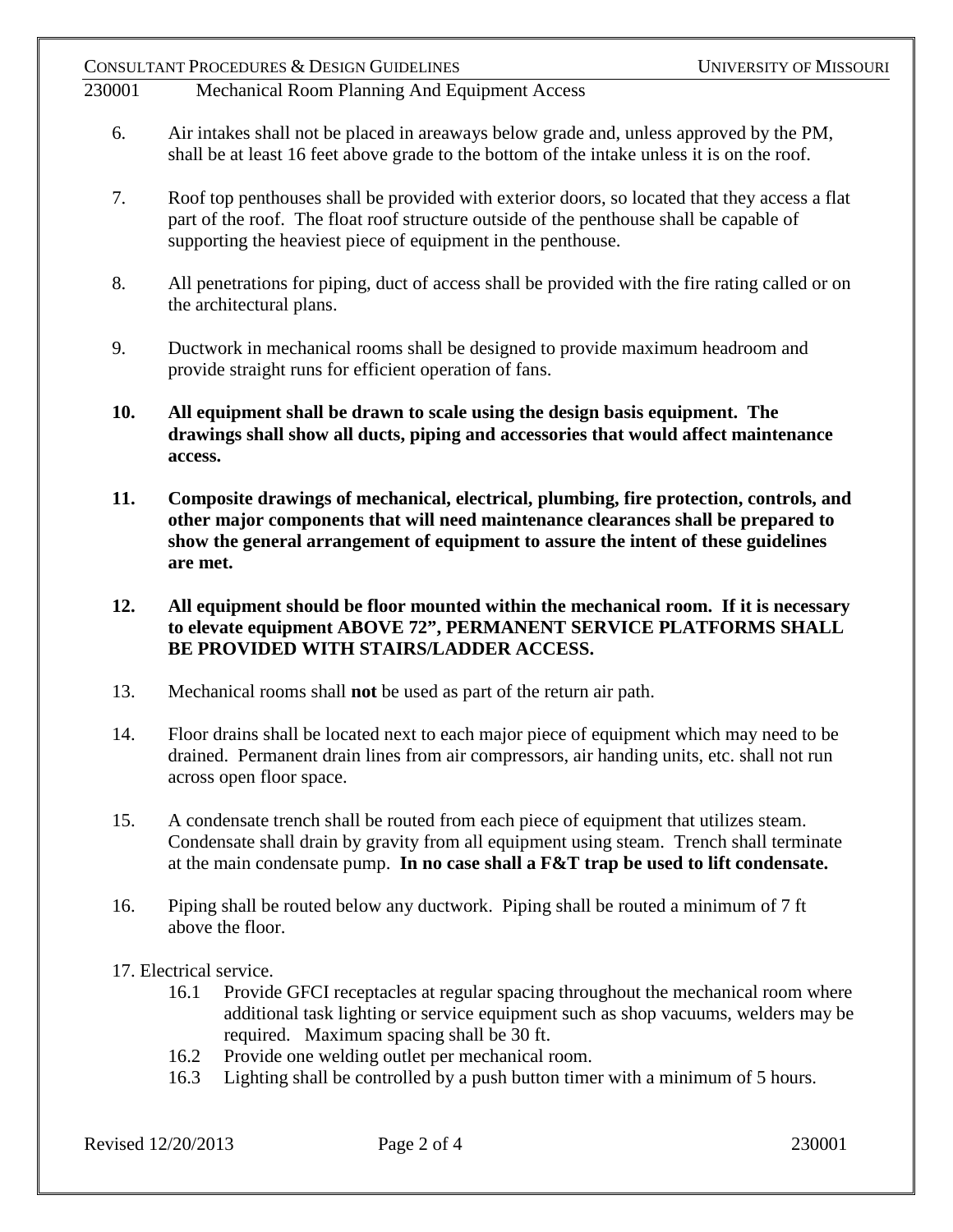# 230001 Mechanical Room Planning And Equipment Access

18. Water Service. Provide a hose bib in the mechanical rooms within 20' of each air handler to facilitate air handling unit cleaning. Provide a freeze-proof hose bib near condensing units at exterior locations.

# **C. Personnel and Equipment Traffic**

- 1. There shall be adequate access paths in and around the mechanical room to allow for maintenance to bring in repair equipment, temporary equipment, electrical safety and also future equipment replacement.
- 2. There shall be adequate lighting throughout the mechanical room to facilitate maintenance work.

# **D. REFERENCES**

1. Refer to Section 230000 for Ventilation Requirements in Mechanical Rooms.